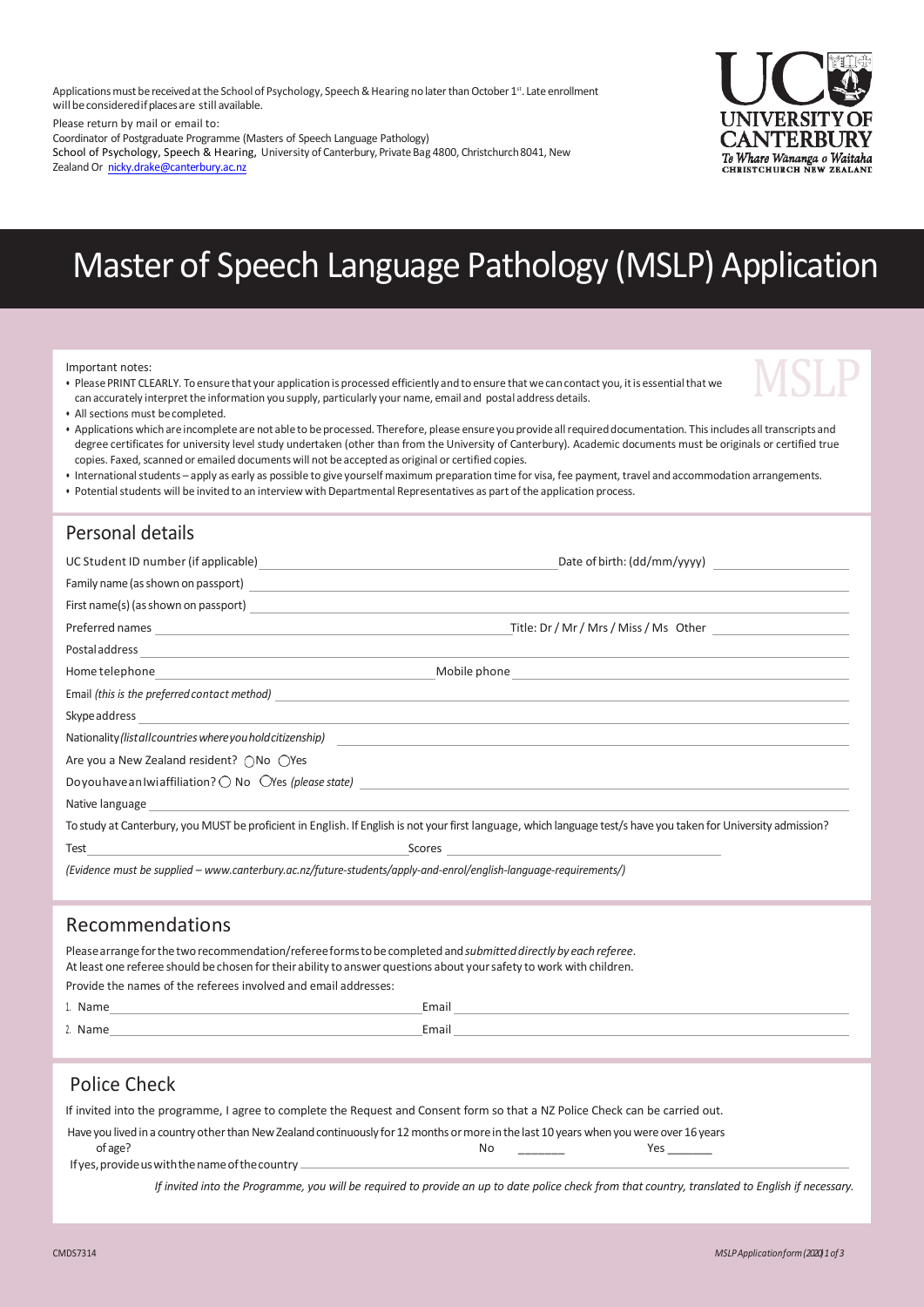#### I agree



- 1. that members ofthe Selection Committee may speak tomy referees about my application.
- 2. to adhere to the NZSTA Code of Ethics if I am accepted into the MSLP programme. *MSLP studentsare requiredtocomplywiththe Codeof EthicsoftheNewZealandSpeech-LanguageTherapists'Associate. Go to [www.speechtherapy.org.nz/about-nzsta/ethics](http://www.speechtherapy.org.nz/about-nzsta/ethics)*
- 3. to undertake a clinical placement outside of Christchurch if required. It may be necessary to complete a clinical placement outside of the Christchurch region for up to 10 weeks each year. The University of Canterbury can accept no responsibility for costs (e.g. travel, accommodation) incurred as a result of these placements. International students may have the opportunity to return *home for the clinical practicum, but allcosts must be met by the student.*

#### Academic preparation

 $\Box$  I attachthefollowingcertifiedtruecopies of myacademictranscriptsand graduationcertificates from providers otherthan University of Canterbury as evidence insupport of my admission. Copies of original documents must be certified as true copy of the original document by a Justice of the Peace, NotaryPublic,Solicitor,oranofficialoftheinstitutionthatissuedtheoriginaldocumentandmustbeartheofficialstampofthatpersonorinstitution. Uncertified photocopies will not be accepted.

List all Universities you have attended or are now attending and qualifications received:

| University |  | Start date   End date   Specific field of study | Type of degree & date awarded |
|------------|--|-------------------------------------------------|-------------------------------|
|            |  |                                                 |                               |
|            |  |                                                 |                               |
|            |  |                                                 |                               |
|            |  |                                                 |                               |

*Note: If academic qualifications are not in English, please also supply an official English translation of these documents.*

#### Languages

If you fluently speak other languages, please provide us with details:

#### Paid work experience

Please list in chronological order, any paid work experience you have had (note if full-time or part-time). Provide a brief description if job title is not sufficientlyinformative:

#### Unpaid work experience

Please list in chronological order any unpaid work you have done which you think is relevant to speech language therapy: